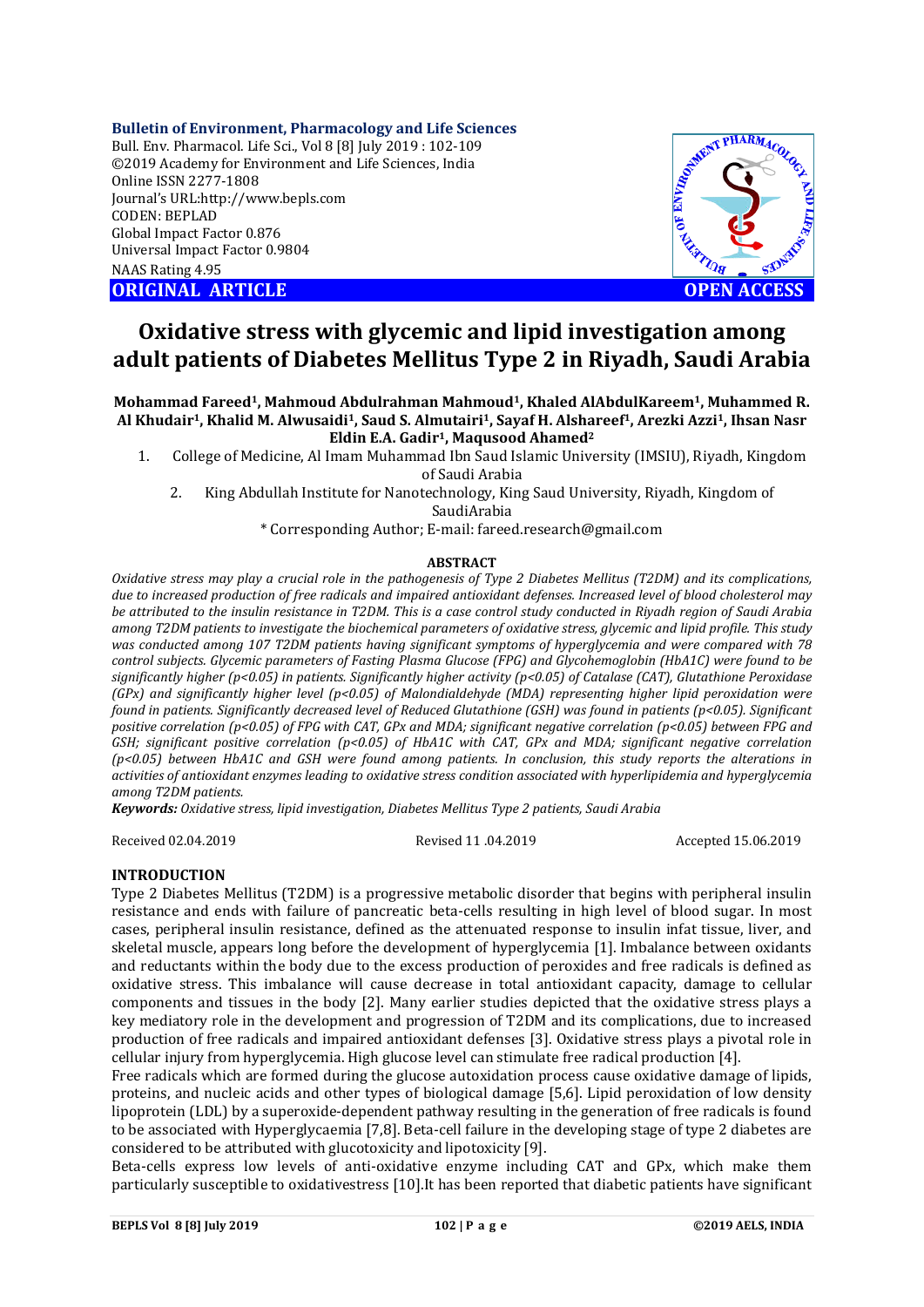defects of antioxidant protections and generation of reactive oxygen species which may play an important role in the etiology of diabetic complications [11]. Decrease of Superoxide Dismutase (SOD), CAT, peroxidase, ceruloplasmin (Cp) and GPx activities as well as a decrease inthe Reduced Glutathione (GSH) level and an increase in the concentration of glutathione disulfide (GSSG) were observed in erythrocytes of diabetic patients and in tissues from diabetic animals [12].

In Diabetes Mellitus, the disorders of carbohydrates, lipids and proteins metabolism play predominant role in diabetic complications. Hypercholesterolemia and hypertriglyceridemia are mostly observed and related largely to the degree of diabetic control [13]. Serum HDL reported to be low in diabetic patients of both types of Diabetes Mellitus [14]. Hyperglycemia may alter lipoproteins to a form that promotes atherogenesis. Serum LDL levels are frequently altered in diabetic patients [15].

There are very few studies reported from Saudi Arabia to explore oxidative stress among T2DM patients. The aim of the present study is to investigate the activities of certain antioxidant enzymes and antioxidant to explore the oxidative stress condition among adult patients of T2DM in Riyadh, Saudi Arabia. This study also investigates the glycemic and lipid profile and its association with oxidative stress parameters.

### **MATERIALS AND METHODS**

#### **Study design and subjects:**

This is a case control study conducted in Riyadh region of Saudi Arabia in year 2016 to 2018 among both males and females T2DM patients to investigate the biochemical parameters of oxidative stress, glycemic and lipid profile among them. This study was conducted among 107 T2DM patients who were compared with 78 control subjects who were medically fit, never suffered from T2DMand of same socio economic status. Study subjects voluntarily participated in this study and their informed written consent was obtained. The survey was conducted by asking the questions to volunteers directly face to face through a well-designed structured questionnaire. This study was approved by ethical committee, Institutional Review Board (IRB) of College of Medicine, Al Imam Mohammad Ibn Saud Islamic University.

#### **Questionnaire:**

A well-designed structured questionnaire was used for getting information from both patients and control subjects related to general information of age, socio demographic characteristics, education, smoking habits, height, weight, BMI etc. and clinical symptoms of T2DM.

#### **Blood sample collection:**

Approximately 5.0 ml venous blood was collected in the heparinised glass vials as coded samples from both the control and T2DM patients. 2.0 ml. of blood samples were used for the glycemic and lipid investigation in Medical Centre laboratory of Al Imam Mohammad Ibn Saud Islamic University. Remaining 3.0 ml. of blood samples for the assay of oxidative stress parameters were transported in ice-cold condition immediately after the collection to the laboratory of Human and Biomedical Research Centre, College of Medicine, Al Imam Mohammad Ibn Saud Islamic University. The assay of the biochemical parameters for oxidative stress were carried out within 24 hours of blood collection.

#### **Biochemical kits:**

Biochemicals assay kits for CAT, GPx, GSH and lipid peroxidation were purchased from Biovision, USA.GSH, 5,5′-dithio-bis- (2-nitro benzoic acid) (DTNB), ThiobarbituricAcid (TBA), Tris [tris(hydroxy methyl) aminomethane], Hydrogen Peroxide  $(H_2O_2)$  (30%), Tris-HCl, Ethanol were purchased from Sigma Chemical Co., St. Louis, MO, USA.All these assay kits and chemicals used were of the highest purity received from commercial sources.

#### **Estimation of oxidative stress parameters:**

Some of blood samples for oxidative parameters of CAT, GPx, GSH and lipid peroxidation were assayed by the protocols as mentioned in biochemical kits of Biovision, USA. Whereas some of the blood samples for oxidative parameters were estimated manually by the standard protocols as mentioned. Hemoglobin (Hb) content in the hemolysate was measured by the method of Drabkin and Austin, 1932 [16]. CAT activity in the hemolysate was determined by the method of Sinha, 1972 [17] using  $H_2O_2$  as substrate and expressed as  $\mu$ mol H<sub>2</sub>O<sub>2</sub> decomposed/min/g Hb. The activity of GPx in the hemolysate was assayed using H2O2 as substrate in the presence of GSH by the method of Rotruck et al., 1973 [18] and expressed as mol GSH oxidized/min/gHb. The extent of lipid peroxidation in whole blood was assayed by measuring the formation of Malondialdehyde (MDA) by the method of Stocks and Dormandy, 1971 [19] and expressed as nmol MDA formed per ml of blood. Reduced GSH was estimated in whole blood by Kuo et al., 1983 and expressed as umol/ml blood [20].

#### **Estimation of glycemic and lipid profile:**

Glycemic parameters in blood samples for Fasting Plasma Glucose (FPG) [mmol/L] and Glycohemoglobin (HbA1C) [%]; lipid parameters in blood samples for triglyceride [mmol/L], Low Density Lipid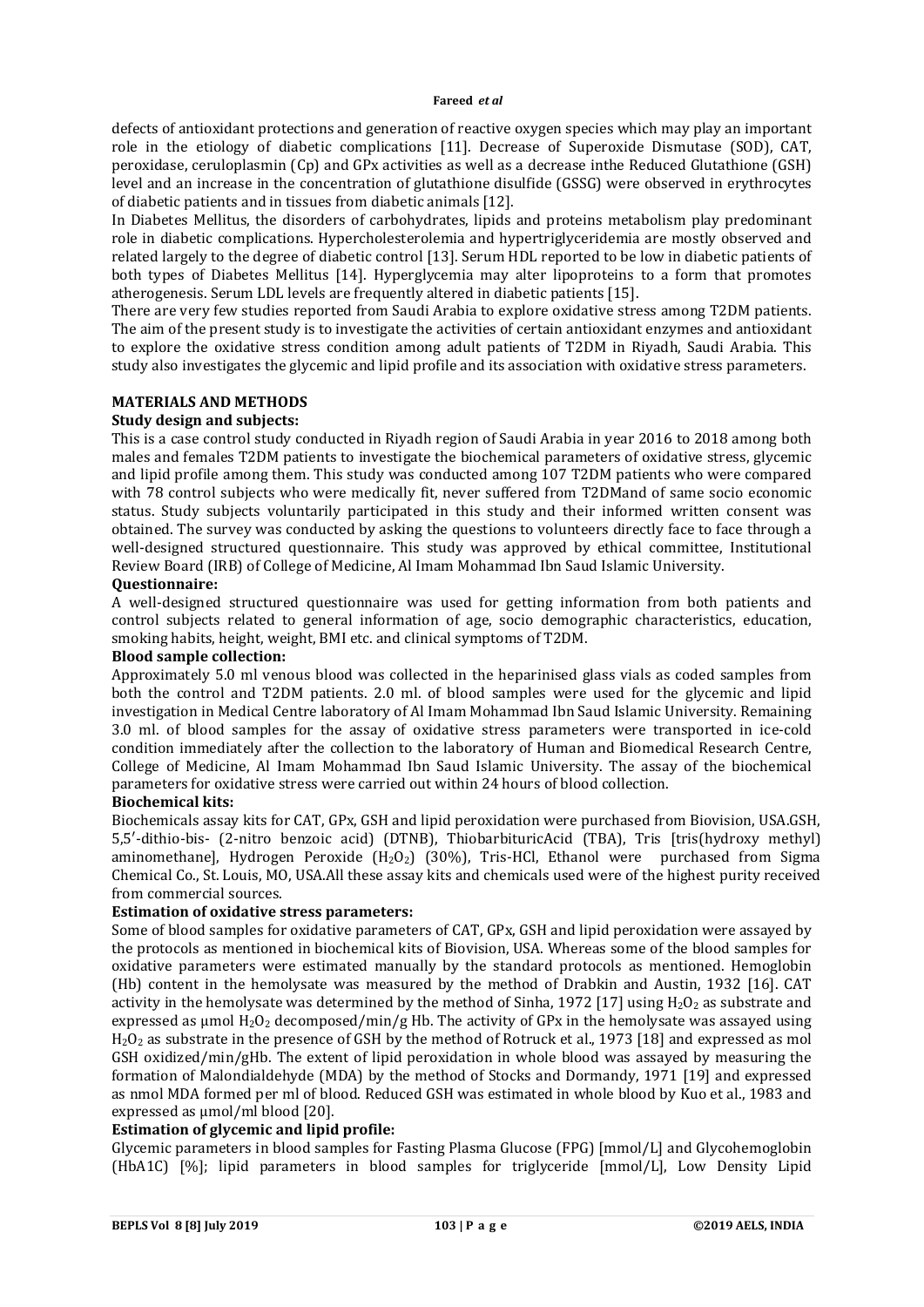(LDL)[mmol/L], High Density Lipid (HDL) [mmol/L], total cholesterol [mmol/L]were estimated through fully automated biochemical analyzer machine as per standard protocols.

#### **Statistical Analysis:**

Descriptive statistics have been generated to compare the parameters obtained T2DM patients and control subjects. Frequencies and percentages have been shown for all the categorical parameters. Students' t test was applied for comparison of the means and standard deviations of the continuous data outcomes (age, height, weight, BMI, oxidative stress parameters, glycemic and lipid profile). Chi-square test has been incorporated for the comparison of the categorical data outcomes (T2DM symptoms). The calculations of odds ratio (OR) with 95% confidence interval (CI) were done for T2DM symptoms. The criterion for significance was set at  $p<0.05$ . All the statistical analysis has been performed using an online MedCalc Software, 2018, Belgium.

#### **RESULTS**

#### **1. Personal and demographic characteristics of study subjects:**

Table 1 represents the personal and demographic characteristics of T2DM patients and control subjects. Among 107 patients, 47.66% were males and 52.34% were females whereas all 78controls subjects were males(100%). Among patients, 81.31% were Saudi nationals and 18.69% were non Saudi, whereas 69.23% control subjects were Saudi nationals and 30.77% were non Saudi. 19.63% of patients were smokers and 80.37% were non-smokers, whereas 37.18% of control subjects were smokers and 62.82% were non-smokers. Only 4.67% patients developed type 1 diabetes mellitus and rest of the patients 95.33% were suffering from T2DM, whereas all control subjects were not having any type of diabetes (0%).

#### **2. Physical characteristics of study subjects:**

Table 2 exhibits the physical characteristics of T2DM patients and control subjects. Mean age of patients was significantly more than control subjects ( $p<0.01$ ). Mean height of patients was significantly less than control subjects (p<0.05). Mean weight of patients was significantly more than control subjects (p<0.01). Mean BMI of patients was significantly more than control subjects  $(p<0.01)$ .

#### **3. Self-reported symptoms of T2DM among study subjects:**

Table 3representsself-reported symptoms of T2DM among patients and control subjects. Control subjects have not reported for any symptom of T2DM (0%). Among patients with T2DM symptoms, 54.21% reported thirst (OR- 185.54), 68.22% reported dryness (OR- 334.47), 43.93% reported loss of appetite (OR-123.26), 12.15% reported nausea and vomiting (OR- 22.42), 15.89% reported abdominal pain (OR-30.35), 73.83% reported polyurea (OR- 437.94), 57.94% reported nocturia (OR-215.65), 17.76% reported morning headache (OR-34.59).

# **4. Glycemic and lipid profile among study subjects:**

Table 4 exhibits the investigated values of glycemic and lipid profile in blood ofpatients of T2DM and control subjects. Glycemic parameters of FPG and HbA1C were found to be significantly higher (p<0.05) in patients as compared to control subjects. Lipid parameters of triglyceride, LDL, HDL and total blood cholesterol were found to be significantly higher (p<0.05) in patients as compared to control subjects.

# **5. Oxidative stress parameters among study subjects:**

Table 5 shows the estimated values of oxidative stress parameters *viz.* CAT, GPx, GSH and MDA for extent of lipid peroxidation among patients of T2DM and control subjects.

Activity of Catalase: Activity of blood CAT enzyme (x10<sup>4</sup>µmol H<sub>2</sub>O<sub>2</sub> decomposed/min/g Hb) was found to be significantly higher (p<0.05) in patients as compared to control subjects.

Activity of Glutathione Peroxidase: Activity of blood GPx enzyme (umol GSH oxidized/min/g Hb) was found to be significantly higher  $(p<0.05)$  in patients as compared to control subjects.

*Reduced Glutathione level:* Blood GSH level (umol/ml blood) was found to be significantly decreased (p<0.05) in patients as compared to control subjects.

*Malondialdehyde level:* Blood MDA (nmol/ml blood) level as an end product of lipid peroxidation was found to be significantly more ( $p$ <0.05) in patients as compared to control subjects.

#### **6. Correlation of oxidative stress parameters with glycemic parameters among T2DM patients:**

Table 6 represents correlation between different oxidative stress parameters and glycemic parameters for both FPG and HbA1C among T2DM patients. There was significant positive correlation of FPG with CAT, GPx and MDA ( $p$ <0.01) and there was significant negative correlation between FPG and GSH ( $p<0.01$ ). There was also significant positive correlation of HbA1C with CAT, GPx and MDA ( $p<0.01$ ) and there was significant negative correlation between HbA1C and GSH ( $p$ <0.01).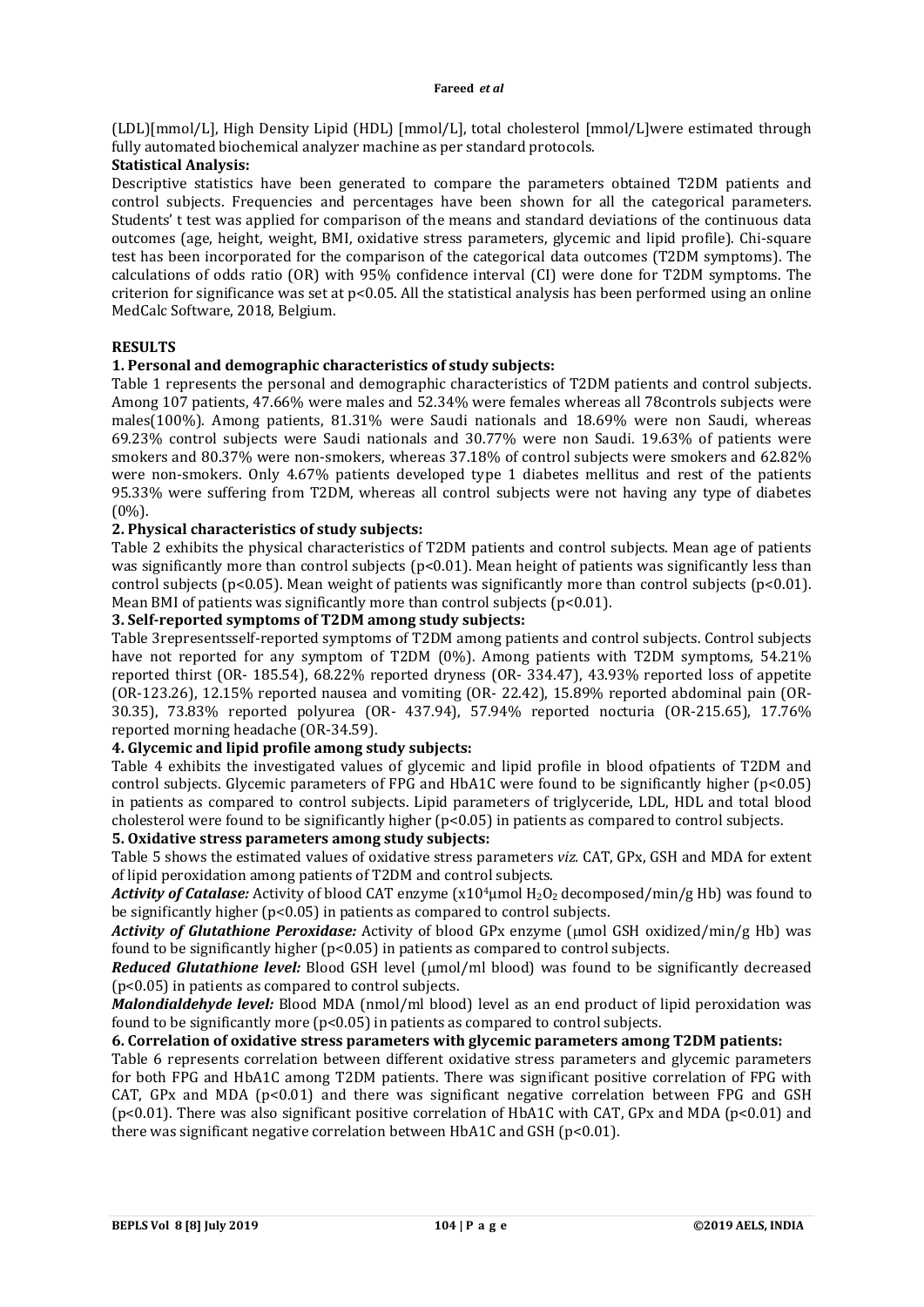| Variables         | Control            | Diabetic patients |  |
|-------------------|--------------------|-------------------|--|
|                   | $n\left(\%\right)$ | n(%)              |  |
|                   | $(N = 78)$         | $(N = 107)$       |  |
| Gender<br>Male    | 78 (100)           | 51 (47.66)        |  |
| Female            | 0(0)               | 56 (52.34)        |  |
| Nationality       |                    |                   |  |
| Saudi             | 54 (69.23)         | 87 (81.31)        |  |
| Non Saudi         | 24 (30.77)         | 20 (18.69)        |  |
| Smoking           |                    |                   |  |
| <b>Smokers</b>    | 29 (37.18)         | 21 (19.63)        |  |
| Non smokers       | 49 (62.82)         | 86 (80.37)        |  |
| Diabetic Mellitus |                    |                   |  |
| Type 1            | 0(0)               | 5(4.67)           |  |
| Type 2            | 0(0)               | 102 (95.33)       |  |

#### **Table 1. Personal and demographic characteristics of study subjects:**

# **Table 2. Physical characteristics of study subjects:**

| Variables     | Control           | Diabetic patients | p value |
|---------------|-------------------|-------------------|---------|
|               | Mean $\pm$ SD     | Mean $\pm$ SD     |         |
|               | $(N = 78)$        | $(N = 107)$       |         |
| Age (years)   | $49.23 \pm 7.37$  | $58.72 \pm 8.93$  | p<0.01  |
| Height (cm.)  | $167.53 \pm 3.72$ | $159.33 \pm 9.77$ | p<0.01  |
| Weight (Kg.)  | $62.31 \pm 7.52$  | $84.28 \pm 12.38$ | p<0.01  |
| BMI $(Kg/m2)$ | $23.76 \pm 4.29$  | $34.84 \pm 5.42$  | p<0.01  |

#### **Table 3. Self-reported symptoms of T2DM among study subjects:**

| Symptoms         | Control    | No. of patients | Odds Ratio          | p value |
|------------------|------------|-----------------|---------------------|---------|
|                  | n(%)       | n(%)            | (95% CI)            |         |
|                  | $(N = 78)$ | $(N = 107)$     |                     |         |
| Thirst           | 0(0)       | 58 (54.21)      | 185.54              | p<0.01  |
|                  |            |                 | $(11.21 - 3070.56)$ |         |
| Dryness          | 0(0)       | 73 (68.22)      | 334.47              | p<0.01  |
|                  |            |                 | $(20.13 - 5555.31)$ |         |
| Loss of appetite | 0(0)       | 47 (43.93)      | 123.26              | p<0.01  |
|                  |            |                 | $(7.44 - 2040.28)$  |         |
| Nausea           | 0(0)       | 13 (12.15)      | 22.42               | p<0.01  |
| vomiting         |            |                 | $(1.31 - 383.32)$   |         |
| Abdominal pain   | 0(0)       | 17 (15.89)      | 30.35               | p<0.01  |
|                  |            |                 | $(1.79 - 513.10)$   |         |
| Polyurea         | 0(0)       | 79 (73.83)      | 437.94              | p<0.01  |
|                  |            |                 | (26.27 to 7299.08)  |         |
| Nocturia         | 0(0)       | 62 (57.94)      | 215.65              | p<0.01  |
|                  |            |                 | $(13.02 - 3570.58)$ |         |
| Morning          | 0(0)       | 19 (17.76)      | 34.59               | p<0.01  |
| headache         |            |                 | (2.05 - 582.44)     |         |

#### **Table 4. Clinical investigation of glycemic and lipid profile among study subjects:**

| ີ                            | ັັ              |                   |         |
|------------------------------|-----------------|-------------------|---------|
| Parameters                   | Control         | Diabetic patients | p value |
|                              | Mean $\pm$ SD   | Mean $\pm$ SD     |         |
|                              | $(N = 43)$      | $(N = 87)$        |         |
| Fasting Plasma Glucose (FPG) | $5.94 \pm 1.35$ | $8.24 \pm 5.77$   | p<0.05  |
| [mmol/L]                     |                 |                   |         |
| Glycohemoglobin (HbA1C) [%]  | $4.82 \pm 1.21$ | $7.57 \pm 4.43$   | p<0.01  |
| Triglycerides [mmol/L]       | $1.28 \pm 0.28$ | $2.45 \pm 1.47$   | p<0.01  |
| Low Density Lipid            | $1.31 \pm 0.47$ | $3.57 \pm 1.85$   | p<0.01  |
| (LDL)[mmol/L]                |                 |                   |         |
| High Density Lipid (HDL)     | $1.80 \pm 0.77$ | $1.02 \pm 0.94$   | p<0.01  |
| [mmol/L]                     |                 |                   |         |
| Total blood cholesterol      | $4.20 \pm 1.95$ | $5.54 \pm 2.82$   | p<0.05  |
| [mmol/L]                     |                 |                   |         |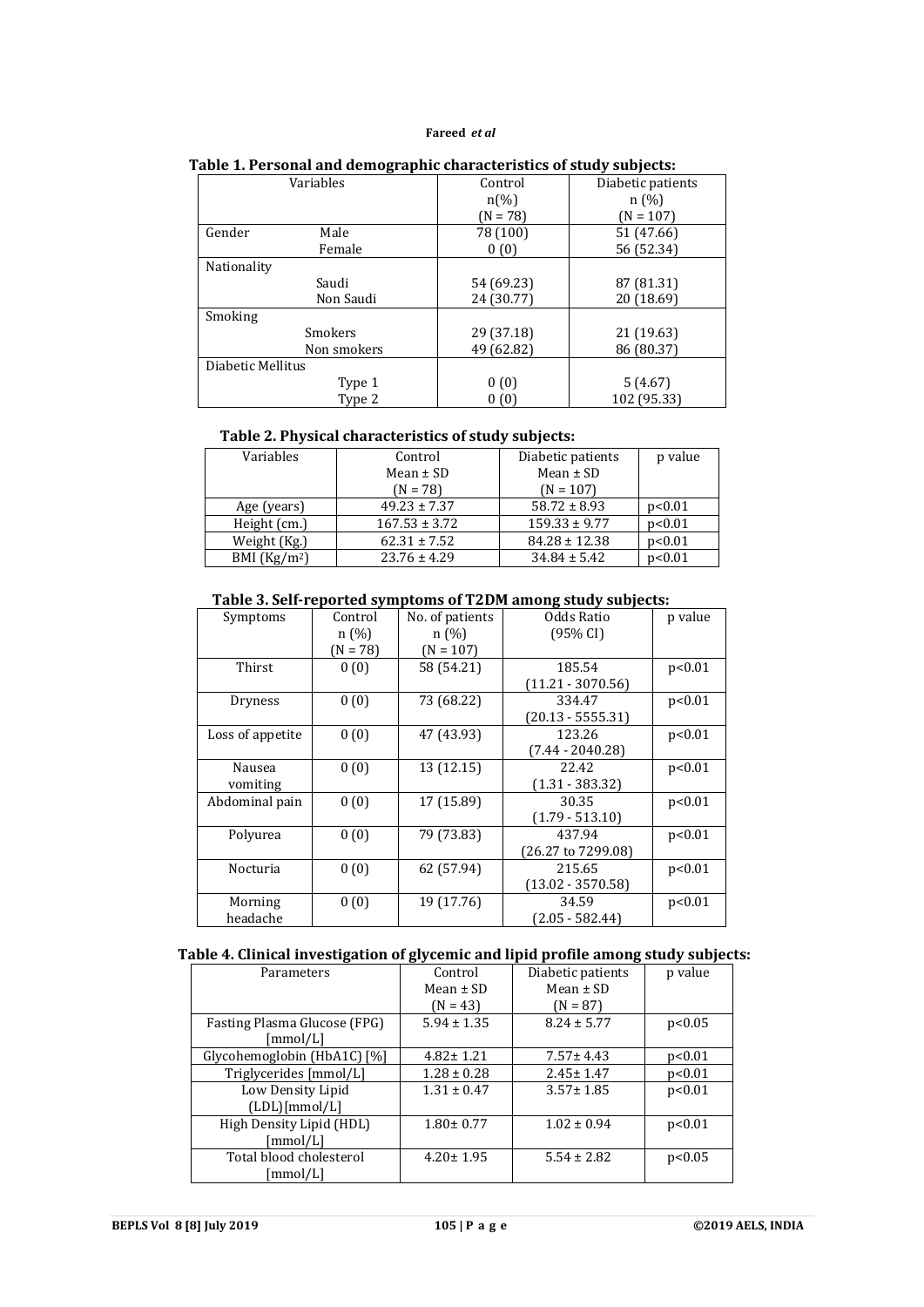| Parameters                                                            | Control<br>Mean $\pm$ SD<br>$(N = 43)$ | Diabetic patients<br>Mean $\pm$ SD<br>$(N = 87)$ | p value |
|-----------------------------------------------------------------------|----------------------------------------|--------------------------------------------------|---------|
| Reduced Glutathione (GSH)<br>$\lceil \mu \text{ mol/ml blood} \rceil$ | $22.73 \pm 3.48$                       | $19.87 \pm 1.27$                                 | p<0.01  |
| Malondialdehyde(MDA)<br>[nmol/ml blood]                               | $11.58 \pm 2.73$                       | $15.47 \pm 2.21$                                 | p<0.01  |
| Catalase (CAT)[x10 <sup>4</sup> µmol<br>$H_2O_2$ decomposed/min/g Hb] | $35.87 \pm 4.52$                       | $41.77 \pm 2.37$                                 | p<0.01  |
| Glutathione peroxidase (GPx)<br>[µmol GSH oxidized/min/g<br>Hbl       | $122.88 \pm 2.43$                      | $142.82 \pm 3.81$                                | p<0.01  |

| Table 5. Parameters for oxidative stress among study subjects: |  |
|----------------------------------------------------------------|--|
|----------------------------------------------------------------|--|

# **Table 6: Correlation of parameters for oxidative stress with glycemic parameters among T2DM**

| patients   |                          |            |          |
|------------|--------------------------|------------|----------|
| Parameters | Correlation coefficients | <b>FPG</b> | HbA1C    |
|            | r value                  | 0.89       | 0.78     |
| CAT        | <i>p</i> value           | p < 0.01   | p < 0.01 |
| GPX        | r value                  | 0.92       | 0.75     |
|            | <i>p</i> value           | p < 0.01   | p < 0.01 |
|            | r value                  | $-0.91$    | $-0.87$  |
| <b>GSH</b> | <i>p</i> value           | p < 0.01   | p < 0.01 |
|            | r value                  | 0.88       | 0.82     |
| <b>MDA</b> | <i>p</i> value           | p < 0.01   | p < 0.01 |

#### **DISCUSSION**

Oxidative stress acts as mediator of insulin resistance and its progression to glucose intolerance and installation of diabetes mellitus [21]. Oxidative stress in diabetes mellitus causes several adverse effects on the cellular physiology. This is particularly relevant and dangerous for the Islet of Langerhans containing beta cells, which is among those tissues that have the lowest levels of intrinsic antioxidant defenses [22]. Multiple biochemical pathways and mechanisms of action have been implicated in the deleterious effects of chronic hyperglycemia and oxidative stress on the function of vascular, retinal and renal tissues [23].

It has been reported that insulin sensitivity in humans is directly related with the fatty acid composition of the phospholipids in the skeletal muscle cell membranes [24]. Insulin action through several potential mechanisms, including altering insulin receptor binding or affinity and influencing ion permeability and cell signaling could be influenced by specific fatty acid profile in cell membranes [25]. It is important to consider follow up studies on dietary fatty acids and insulin resistance due to the change of fatty acid profile in cell membranes requires at least several months [26].

In present study, we investigated the parameters of oxidative stress, glycemic and lipid profile among adult patients of Diabetes Mellitus Type 2 in Riyadh, Saudi Arabia. Most of the patients were females and non-smokers. Mean BMI was found to be significantly more as compared to control subjects which is considered as an important risk factor in the development of T2DM.

Regarding oxidative stress parameters, we found significantly higher activity of CAT, GPx, significantly increased level of MDA representing higher lipid peroxidation and significantly decreased level of GSH antioxidant molecule among patients. These results of investigation of these parameters show the imbalance in the oxidant and antioxidant environment, suggested the oxidative stress condition among patients. For glycemic parameters, we found FPG and HbA1C to be significantly higher among patients. Regarding lipid parameters, triglycerides, LDL, HDL and total blood cholesterol were found to be significantly higher among patients. The results of these investigation show the hyperlipidemia and hyperglycemia among patients.

We also explored the association of oxidative stress parameters with glycemic and lipid profile, significant positive correlation of FPG with CAT, GPx and MDA; significant negative correlation between FPG and GSH; significant positive correlation of HbA1C with CAT, GPx and MDA; significant negative correlation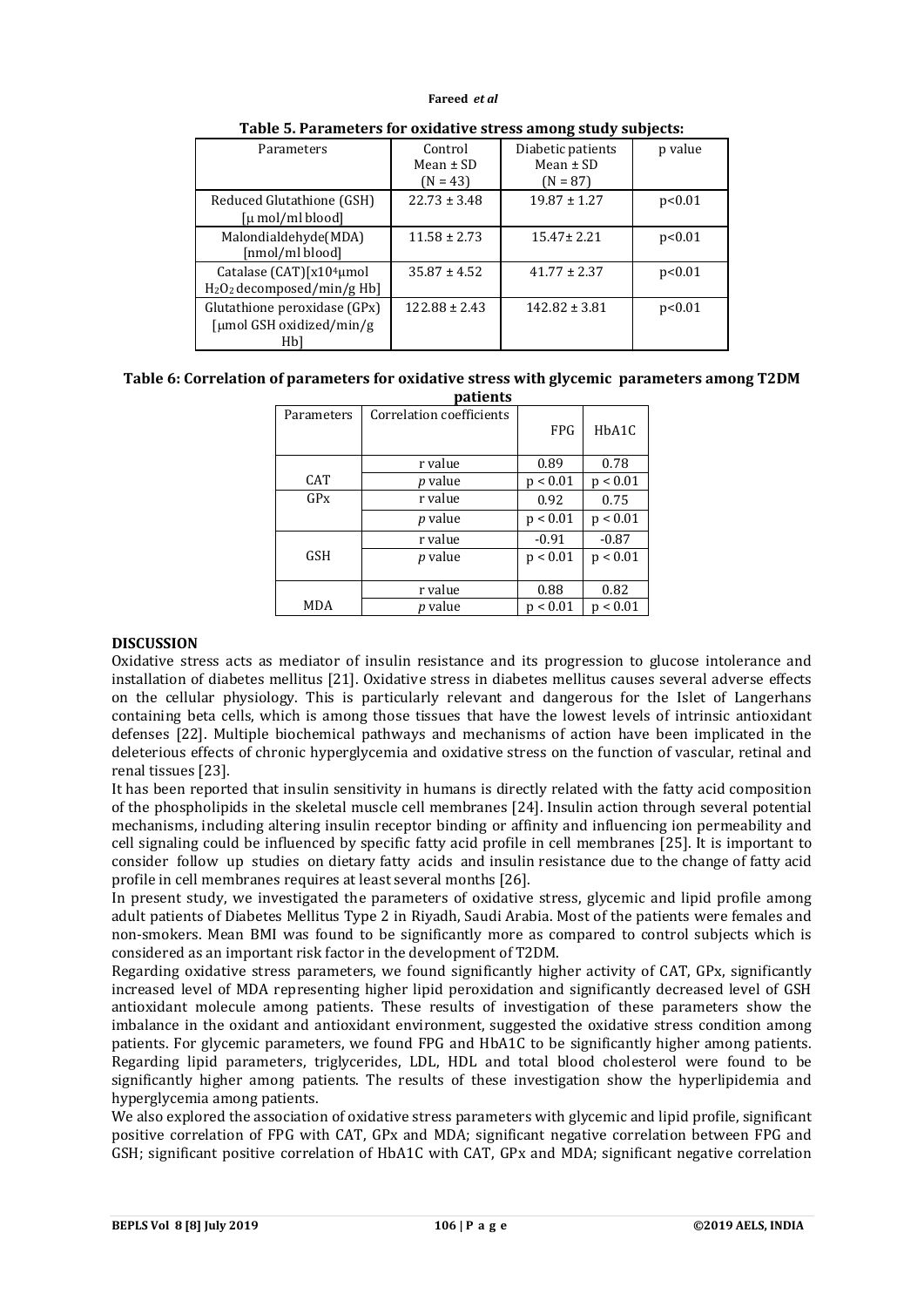between HbA1C and GSH were found among patients which suggested a significant association of oxidative stress with hyperlipidemia and hyperglycemia.

CAT enzymatically processes hydrogen peroxide into oxygen and water and thus neutralizes it. Catalase protects pancreatic beta-cells from damage by hydrogen peroxide [27]. GPx metabolizes hydrogen peroxide to water by using GSH as a hydrogen donor [28]. Low levels of anti-oxidative enzyme including catalase and GPx is expressed in beta-cells, which make them particularly susceptible to oxidative stress [29].

GSH is an efficient antioxidant present in almost all living cells and is also considered as a biomarker of redox imbalance at cellular level [30].GSH participates in the cellular defense system against oxidative stress by scavenging free radicals and reactive oxygen intermediates. Thus, thedecrease in GSH level might reflect a direct reaction between GSH and free radicals generated by hyperglycemia in T2DM. [31].MDA has been documented as a primary biomarker of free radical mediated lipid damage and oxidative stress [32]. Significant changes in lipid metabolism and structure have been reported in diabetes, particularly in patients with vascular complications [33]. Increased level of MDA in diabetics suggests that peroxidative injury may be involved in the development of diabetic complications[34].

Some similar kind of earlier epidemiological studies reported the oxidative stress and hyperlipidemia among diabetic patients which show agreement with the findings of our study. A study conducted by Korkmaz et al. (2013) to investigate the status of markers of oxidative stressreported a significant reduced level of antioxidant power among diabetic patients, on the basis of result obtainedfrom their study they concluded that the increase in glucoseconcentrations can lead to tissue damage by increasing oxidative stress [35]. There are several reports that claim reduced level of GSH in diabetes [36,37]. Decreased GSH level may be oneof the factors in the oxidative DNA damage in type 2 diabetics [38]. In our study we found decreased level of GSH was found which might had resulted the increased activity of CAT and GPx and increased lipid peroxidation. Increased lipid peroxidation presents a close relationship with the high glycemic levels and oxidative stress in diabetes mellitus [39,40]. A clinical study was done for characterizing blood oxidative stress in diabetic patients reported a significant higher lipid peroxidation which showed a close relationship with high glucose levels as observed by the fasting glucose and HbA1c levels [41].

We found increased level of triglycerides, LDL, HDL and total blood cholesterol among patients associated with hyperglycemia. Similar kind of few epidemiologic studies have examined biomarkers of fatty acids as predictors of T2DM. In a 10 year follow-up study [42], men who developed T2DM had a higher proportion of saturated fatty acids and a lower proportion of linoleic acid in their serum cholesterol esters than did men who did not develop diabetes at baseline.

#### **CONCLUSION**

In conclusion, this study reports the oxidative stress condition, hyperlipidemia and hyperglycemia among T2DM patients. Activities of antioxidant enzymes CAT and GPx were found to be increased, lipid peroxidation was found to be increased and level of antioxidant molecule GSH was found to be decreased among patients. Increased level of triglycerides, LDL, HDL and total blood cholesterol were found among patients. Most of the patients were found to be hyperglycemic since increased level of FPG and HbA1C were found in the blood of patients. We also found a significant correlation between oxidative stress parameters and glycemic parameters suggested the role of hyperglycemia in oxidative stress as a disease complication or might be the role of oxidative stress in insulin resistance for the pathogenesis of T2DMresulting in hyperglycemia. Less sample size of T2DM patients is the limitation of this study, so there is more such kind of case control and cohort studies are required in a large population of Saudi Arabia to establish more precise association of oxidative stress and insulin resistance in T2DM.

#### **ACKNOWLEDGEMENT**

The authors acknowledge all the volunteers and participants who provided their valuable contribution in the collection of the data and arrangement of blood samples for this study. The authors also acknowledge Deanship of Scientific Research at Al-Imam Mohammad Ibn Saud Islamic University for providing the fund for this study under Grant Number: 351302.

#### **CONFLICT OF INTEREST**

The authors declare no potential conflicts of interest with respect to the research, authorship, and/or publication of this article.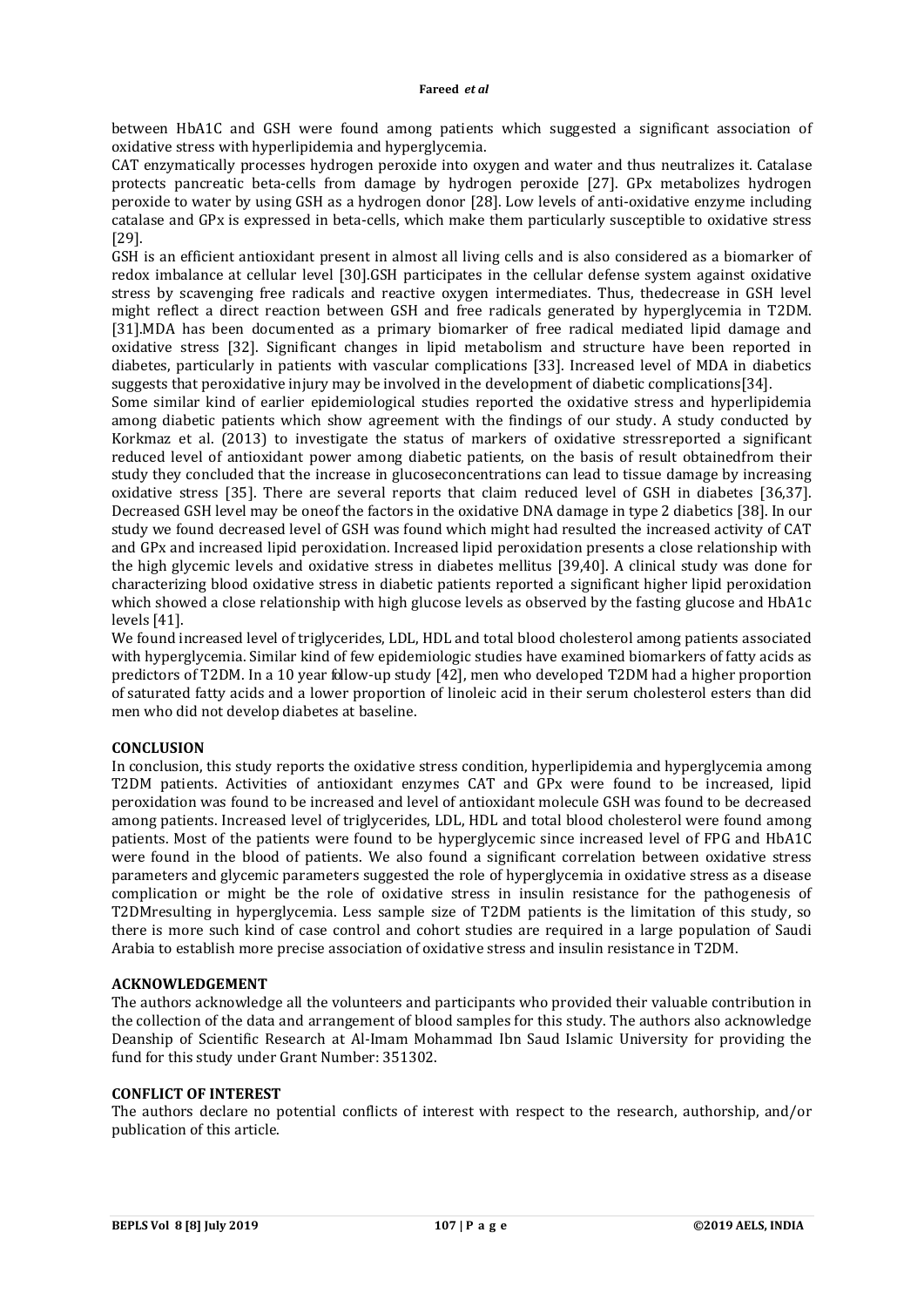#### **REFERENCES**

- 1. Saltiel, A.R. (2001). New perspectives into the molecular pathogenesis and treatment of type 2 diabetes. Cell, 104:517-29.
- 2. Pavlova, L.E., Savov, V.M., Petkov, H.G., and Charova, I.P. (2007). Oxidative stress in patients with Beta Thalassemia major. Prilozi, 28(1):145- 154.
- 3. Hunjoo, H., and Bahl, H.L.(2000). Reactive oxygen species as glucose signaling molecules in mesangial cells cultured under high glucose. Kidney international,58:19-25.
- 4. Bonnefont-Rousselot, D. (2002). Glucose and reactive oxygen species. Current Opinion in Clinical Nutrition & Metabolic Care,5(5): 561-568.
- 5. Huebschmann, A.G., Regensteiner J.G., Vlassara H.andReusch J.E.(2006). Diabetes and advanced glycoxidation end products.Diabetes care, 29(6): 1420-1432.
- 6. Goodarzi, M.T. Navidi, A.A., Rezaei, M. and Babahmadi-Rezaei, H. (2010). Oxidative damage to DNA and lipids: Correlation with protein glycation in patients with type 1 diabetes.Journal of clinical laboratory analysis,24(2):72-76.
- 7. Saltiel, A.R. and Kahn, C.R. (2001). Insulin signalling and the regulation of glucose and lipid metabolism. Nature, 414:799-806.
- 8. Gurgul, E., Lortz, S., Tiedge, M., Jorns, A. and Lenzen, S. (2004). Mitochondrial catalase overexpression protects insulin-producing cells against toxicity of reactive oxygen species and proinflammatory cytokines. Diabetes, 53:2271-80.
- 9. Saltiel, A.R. and Kahn, C.R. (2001). Insulin signalling and the regulation of glucose and lipid metabolism. Nature, 414:799-806.
- 10. Tiedge, M., Lortz, S., Drinkgern, J., Lenzen, S. (1997). Relation between antioxidant enzyme gene expression and antioxidative defense status of insulin producing cells. Diabetes, 46:1733-42.
- 11. Opara, E.C. (2002). Oxidative stress, micronutrients, diabetes mellitus and its complications. J R Soc Health, 122(1):28-34.
- 12. Abou-Seif M.A.M. and Youssef H. (2001). Oxidative stress and male IGF-1, gonadotropin and related hormones in diabetic patients. ClinChem Lab Med, 39(7):618– 23.
- 13. Paterson, J., Pettegrew, A., Dominiczak, M.H. and Small M. (1991). Screening for hyperlipidaemia in diabetes mellitus. Relation to glycemic control. Ann ClinBiochem, 28:254-8.
- 14. Lopes-Virella, M.F. and Virella, G. (1992). Lipoproteins and immune response in the vascular wall and their contribution to atherosclerosis in diabetes. Metabolism, 4(5):11-15.
- 15. Mosaad, A., Abou-Seif, Abd-Allah and Youssef. (2004). Evaluation of some biochemical changes in diabetic patients. Clinica Chimica Acta, 346:161–170.
- 16. Drabkin, D.L. and Austin, J.H. (1932). Spectrophotometric studies: spectrophotometric constant for common hemoglobin derivatives in human, dog and rabbit blood. Journal of Biological Chemistry, 98:719.
- 17. Sinha, K. and Asru. (1972). Colorimetric assay of Catalase. Analytical Biochemistry, 47(2):389-394.
- 18. Rotruck, J.T., Pope, A.L., Ganther, H.E., Swanson, A.B, Hofeman, D.G. and Hoekstra, W.C.(1973). Selenium: biochemical role as a component of glutathione peroxidase. Science, 179(4073):588–590.
- 19. Stocks, J. and Dormandy, T.L. (1971). Auto oxidation of red lipids induced by hydrogen peroxide. British Journal of Hematology, 20:95-111.
- 20. Kuo, C.H., Maita, K., Sleight, S.D.and Hook, J.B. (1983). Lipid peroxidation: A possible mechanism of cephaloridineinduced nephrotoxicity. Toxicology and Applied Pharmacology,67:78-88.
- 21. Negre-Salvayre, R. Salvayre, N. Auge, R. Pamplona, and Portero-OtınM. (2009). Hyperglycemia and glycation in diabetic complications. Antioxidants and Redox Signaling, 11(12): 3071–3109.
- 22. Robertson,P. (2004). Chronic oxidative stress as a central mechanism for glucose toxicity in pancreatic islet beta cells in diabetes. Journal of Biological Chemistry, 279(41):42351–42354.
- 23. FolliF., CorradiD., FantiP., Davalli A., Paez A., Giaccari A., PeregoC.and Muscogiuri G. (2011). The role of oxidative stress in the pathogenesis of type 2 diabetes mellitus micro-and macrovascular complications: avenues for a mechanistic-based therapeutic approach.Current Diabetes Reviews, 7(5):313–324.
- 24. FiorentinoV., PriolettaA., ZuoP. and FolliF. (2013). Hyperglycemia-induced oxidative stress and its role in diabetes mellitus related cardiovascular diseases.Current Pharmaceutical Design, 19(32):5695–5703.
- 25. Borkman, M., Storlien, L.H., Pan, D.A., Jenkins, A.B., Chisholm, D.J. and Campbell, L.V.(1993).The relation between insulin sensitivity and the fatty-acid composition of skeletal- muscle phospholipids. N Engl J Med, 328:238–244.
- 26. Vessby, B. (2000). Dietary fat and insulin action in humans. Br J Nutr, 83(1):91–96.
- 27. Tiedge, M., Lortz, S., Monday, R. and Lenzen, S. (1998). Complementary action of antioxidant enzymes in the protection of bioengineered insulin-producing RINm5F cells against the toxicity of reactive oxygen species.Diabetes, 47(10):1578–1585.
- 28. Santini, S.A., Marra, G., Giardina, B., Cotroneo, P., Mordente, A., Martorana, G.E., Manto A. and Ghirlanda G. (1997). Defective plasma antioxidant defenses and enhanced susceptibility to lipid peroxidation in uncomplicated IDDM. Diabetes, 46:1853–1858.
- 29. Bindoli, A., Fukuto, J.M., and Forman, H.J. (2008). Thiol chemistry in peroxidase catalysis and redox signaling. Antioxid Redox Signal, 10:1549-64.
- 30. Tiedge, M., Lortz, S., Drinkgern, J., Lenzen, S.(1997). Relation between antioxidant enzyme gene expression and antioxidative defense status of insulin producing cells. Diabetes, 46:1733-42.